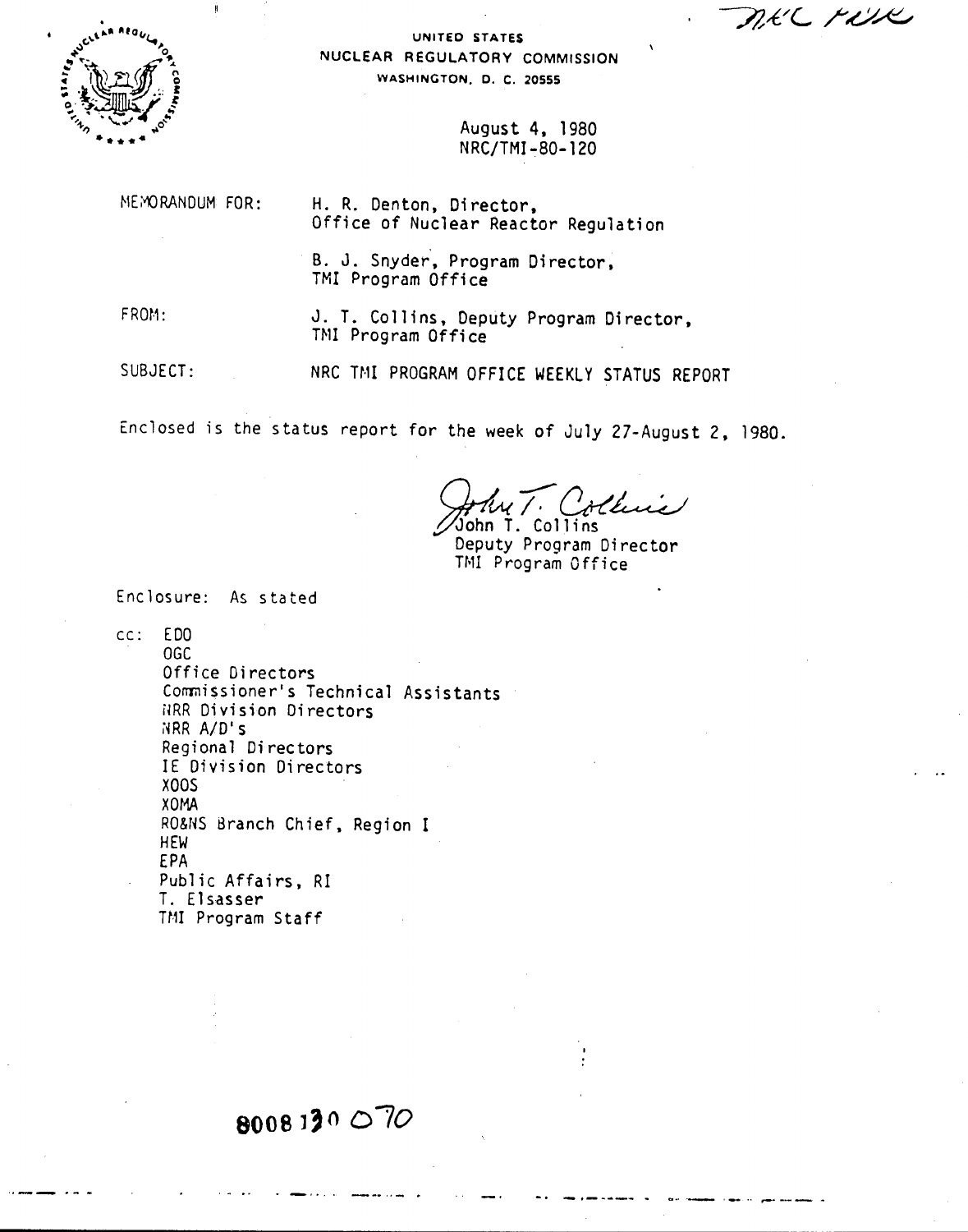## \ NRC TMI PROGRAM OFFICE WEEKLY STATUS REPORT

Week of July 27-August 2, 1980

Plant Status

Core Cooling Mode: Cyclic natural circulation in the "A" reactor coolant system (RCS) loop via the "A" once through steam generator (OTSG), steaming to the main condenser, and RCS loop-A and B cyclic natural circulation to reactor building ambient.

Available Core Cooling Modes: OTSG "B" to the main condenser; long term cooling "B" (OTSG-B); decay heat removal.

RCS Pressure Control Mode: Standby Pressure Control (SPC) System.

Backup Pressure Control Mode: Makeup system in conjunction with letdown flow (Emergency use only due to suspected leaks in the seal injection system).

Major Parameters (As of 0500. August 1, 1980) (approximate values) Average Incore Thermocouples: 141°F Maximum Incore Thermocouple: 187°F

kCS Loop Temperatures:

| Hot Leg                     | $140^{\circ}$ F | 143°F |
|-----------------------------|-----------------|-------|
| $\text{Cold Leg}(\text{1})$ | 104°F           | 82°F  |
| (2)                         | 115°F           | 84°F  |

RCS Pressure: 94 psiy (Heise) 97 psig (DVM-controlling)

Pressurizer Temperature: 91°F

Reactor Building: Temperature: 88°F Elevation 290.3 ft.  $(7.8 \text{ ft. from floor})$ via penetration 401 manometer Pressure: -0.5 psig (Heise) Noble Gas Concentration:  $3.43 \times 10^{-3}$  uCi/cc (Kr-85)

.•..

Environmental & Effluent Information

- 1. Liquid effluents from TMI-l released to the Susquehanna River, after processing. were within the limits specified in Technical Specifications.
- 2. No liquid effluents were discharged from TMI-2.
- 3. Results from EPA monitoring of the environment around the TMI site were: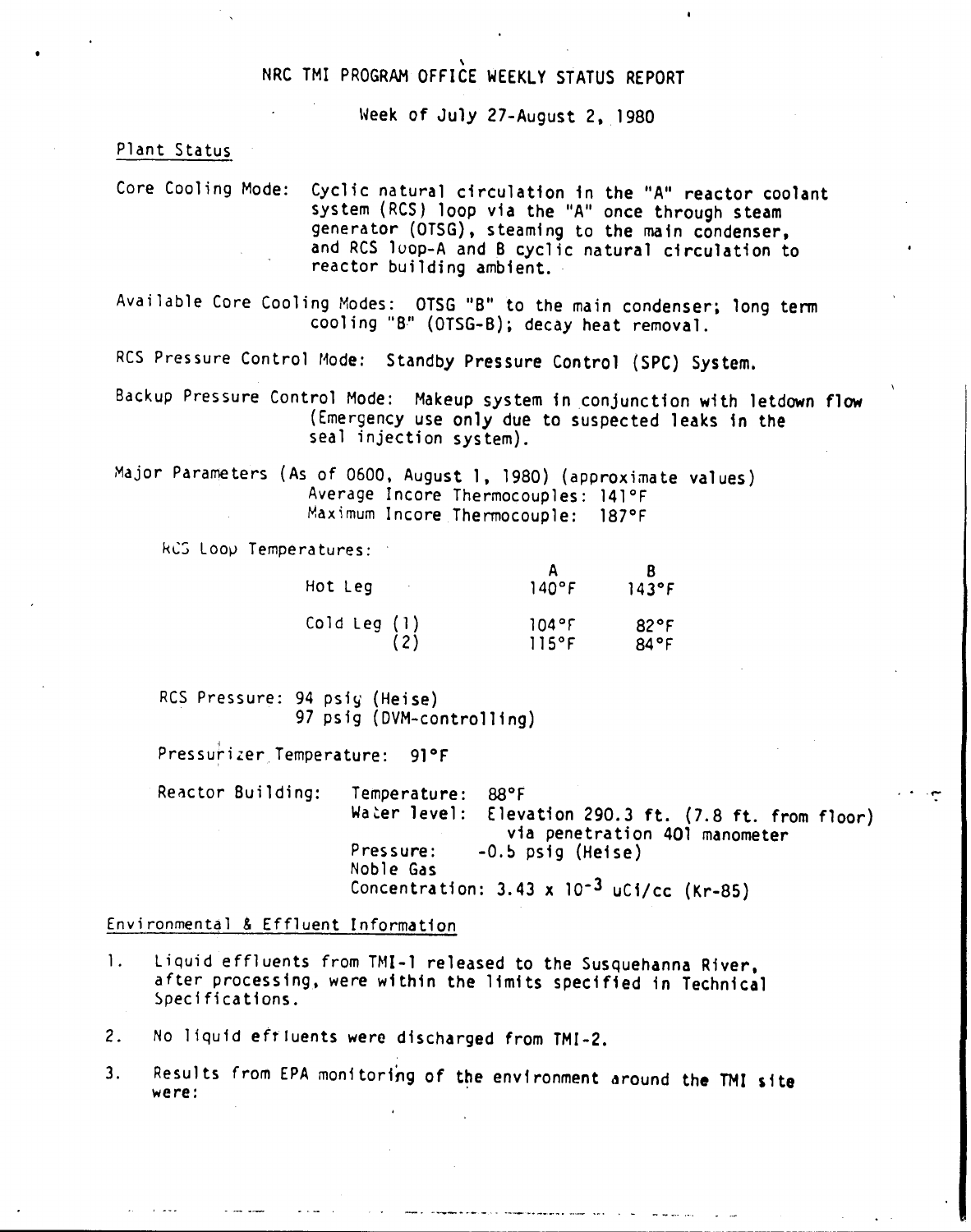- $\overline{a}$ EPA environmental stations registered background levels for air particulate and water samples. Gamma scan results for all sampling locations were negative.
- Instantaneous direct radiation readings showed an average level of 0.012 mRem/hr at the 17 monitoring stations.
- An apparent increase in gamma radiation was noted from  $\sim$   $\sim$   $\sim$ 3:00 - 4:00 p.m. on Monday, July 28, 1980, at the TMI North gate monitoring station. The maximum reading was approximately 10 times the normal readings *for* that station. The air sample that was taken at the same location and time was examined by gamma spectroscopy and showed no evidence of reactor related radioactive material. The gamma radiation recorder in use at that station failed during the next sampling period. Investigation into the cause of the elevated reading is continuing but at this time EPA believes that the most probable cause is instrument malfunction.

The TM! ProJram Office staff has inspected the licensee's effluent records and operation logs and found no correlation between the licensee's evolutions and the elevated reading.

- 4. NRC Environmental Data
	- $\ddot{\phantom{a}}$ The following are the NRC air sample analytical results for the onsite continuous air sampler:

| <u>Sample</u> | Period                | $1 - 131$<br>(uCl/cc) | $Cs - 137$<br>(UCi/cc) |
|---------------|-----------------------|-----------------------|------------------------|
| HPR-226       | July 23-July 30, 1980 | $< 4.8E - 14$         | $< 4.8E - 14$          |

No reactor related radioactivity was detected.

The licensee provided the following monthly inventory of Kr-85 releases for 1980: January-BO Ci, February-BO Ci, March-63 Ci, April-69 Ci, May-8S Ci, June-447 Ci, and July (to midnight July 10) 42,615 C1. This results in a total Kr-85 release of 43,439 Ci, as of midnight July 10, 19BO.

.<br>;

The licensee stated that the uncertainty for Kr-85 release<br>during the purge is <u>+</u> 10%.

Environmental TLO measurements for the period May 29. to  $- -$ July 2, *19BO,* indicate garrma radiation to be at the natural background levels. Fifty-nine TLD's registered doses ranging from 0.10 mR/day to 0.20 mR/day. Average dose was 0.13 mR/day. These dose rates are consistent with natural background radiation in the TMI area.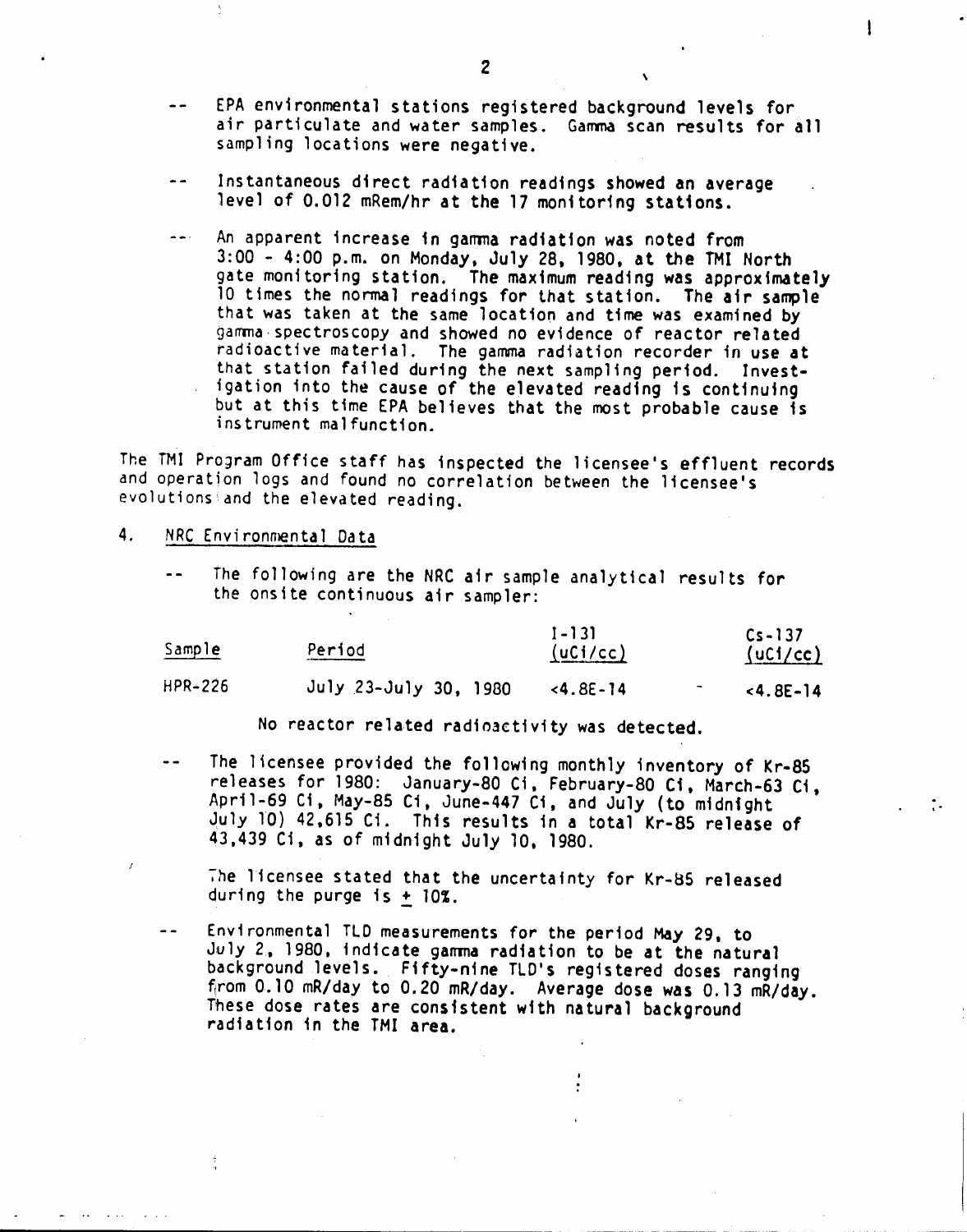$5.$ 

## Radioactive Material and Radwaste Shipments were as follows:

- iOn Monday, July 28, 1980, a 40 ml Unit2 reactor coolant sample was shipped to Babcock & Wilcox (B&W) Lynchburg, Virginia.
- ion Thursday, July 31, 1980, an EPICOR I dewatered resin liner  $- -$ (D17) was shipped to Nuclear Engineering Company (NECO), Richland, Washington.
- [On Friday, August 1, 1980, an EPICOR I dewatered resin liner  $(0-14)$  was shipped to Nuclear Engineering Company (NECO), Richland, Washington.

## Major Activities

- EPICOR II System. A scheduled two week outage for this system is 1. to start on August 11, 1980. The major work effort on this system is various maintenance items to improve personnel safety.
- Reactor Building Purge. During the week the reactor building  $2.$ concentration results continued to indicate offgassing of Kr-85 from the reactor building sump water. On Friday, August 1, 1980, a purge of the reactor building atmosphere was conducted for two hours and 23 minutes releasing approximately 57 Ci of Kr-85, based on HPR-219A monitor readings. Weekly purges on Friday afternoons are planned. NRC review of data for prepurge and postpurge analytical results on reactor building atmosphere samples is being monitored.
- Reactor Building Entry. The next scheduled entry into the reactor.  $3<sub>1</sub>$ building is during the week of August 15, 1980. A data package on the previous entry is being prepared by the licensee.
- Mini Decay Heat (MDH) System. During the week the licensee submtted  $4<sup>1</sup>$ proposed Technical Specifications for operation of the MDH system. Associated surveillance requirements (Recovery Operating Plan) as yet were not submitted. Major outstanding items for system operation are: Replace carbon steel filter housings with stainless steel filter housing; perform the functional test of the system; complete operator training; and issue associated operating procedures; to address MDH system operation. The system startup is expected late August 1980.
- Ground Water Monitoring Program. A map showing the locations of  $5.$ the 15 ground water sampling wells annotated with the latest, July 7, 1980, tritium concentrations in picocuries per liter is attached. The highest tritium concentration was detected in OW-17. This well is located approximately 20 feet from the borated water storage tank valve manifolds which are known to have leaked periodically. Wells MN-1 and OW-15 were drilled at each end of the island to serve as indicators of the normal background tritium activity.

 $\overline{\mathbf{3}}$